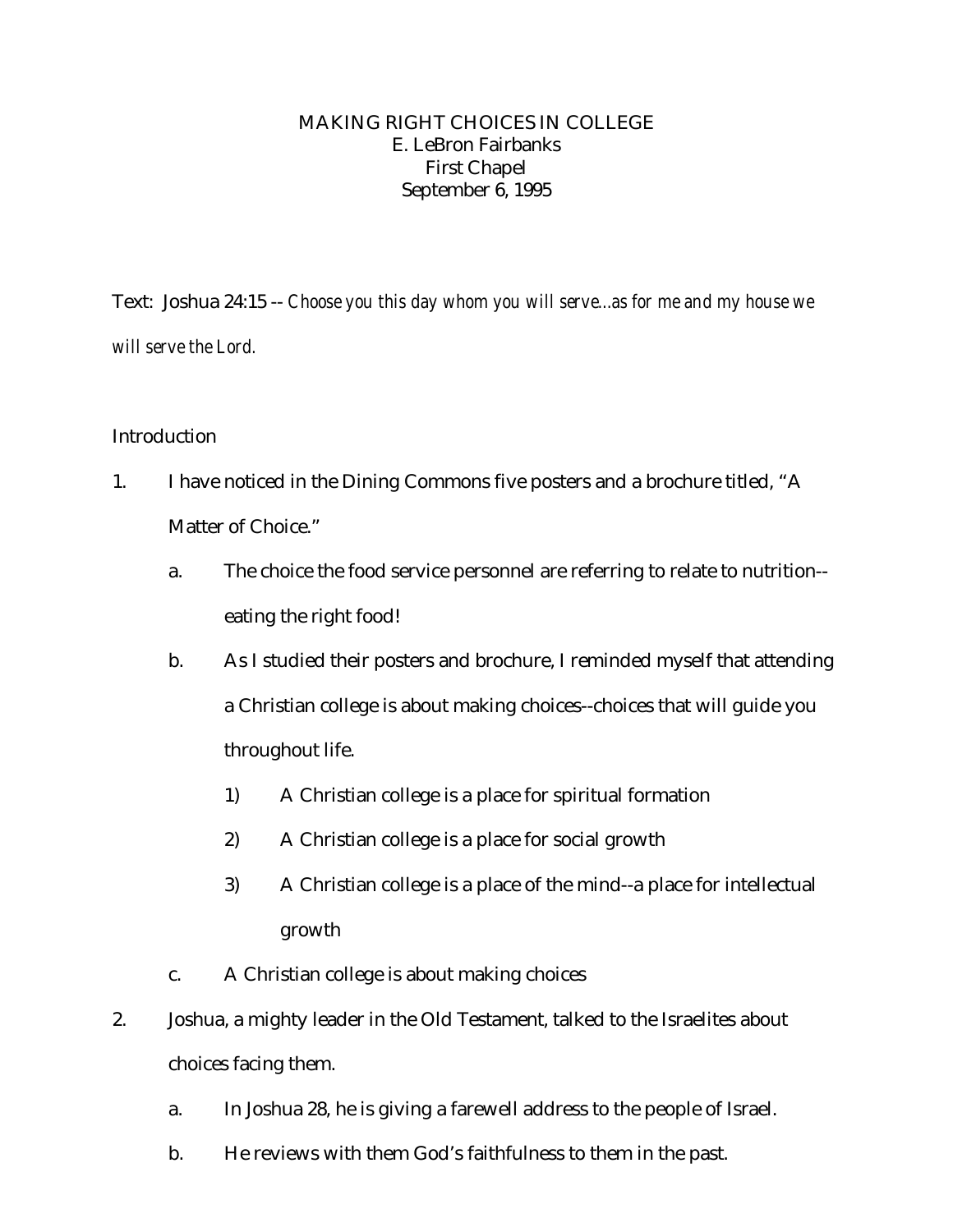- c. He reminds them of the enemies around them...
	- 1) who are not followers of their God;
	- 2) who seek to destroy them as a people of God;
	- 3) and who attempt to undermine their faith in God.
- d. Joshua concludes his message to them with these words, *Choose you this day whom you will serve...(no one can serve two masters), but as for me and my house, we will serve the Lord.*
- 3. From the first day you arrived on this campus, you have been faced with choices:
	- a. friends who will strengthen you and your faith, or friends who will weaken you and your faith,
	- b. to get involved in campus life or withdraw and isolate yourself,
	- c. to be positive or negative about resident life,
	- d. to take your academic studies seriously or ignore them and take them lightly,
	- e. to accept the traditions/values/lifestyle guidelines of this institution, or to challenge the disciplines of the college,
	- f. to participate in chapel services as an expression of worship or to endure chapel as a requirement you hate,
	- g. to be a believer in Jesus or an unbeliever.
- 4. Joshua challenged the people of Israel to choose who they would serve, and he challenges each one of us today to make similar choices:
	- a. to draw a line in the sand and say, "I can do no other;"
	- b. to stake our life on the truth of scripture;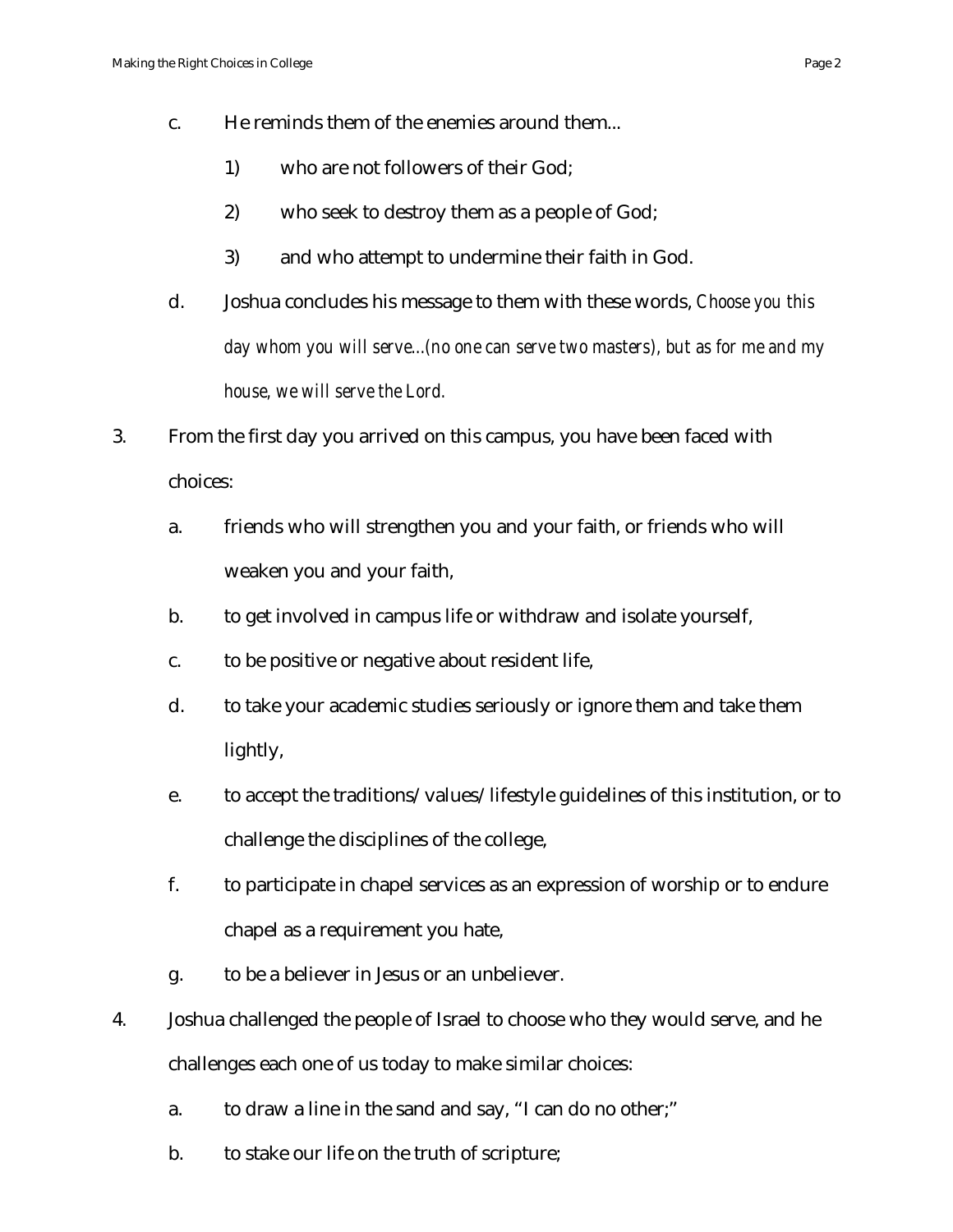- c. to risk our reputation, friends, and perceived influence for our radical commitment to the Lordship of Christ in our lives;
- d. to cast our lot with those who believe--really believe--in the leadership of God in their lives;
- e. to base our faith not on emotions, feelings, or even the evidence around us but on the promises of scripture which affirm with Joshua, God will not leave us or forsake us;
- f. We can choose...to believe that He will be present to provide for us wisdom as we are faced with choices that have lifelong and eternal consequences. OUR CHOICES DO HAVE CONSEQUENCES!

I ask you today to make (or renew) three decisions related to your involvement at MVNC.

## I. CHOOSE YOU THIS DAY...TO BE A DISCIPLINED STUDENT

Dr. Al Truesdale, Professor of Philosophy of Religion and Christian Ethics at Nazarene Theological Seminary in Kansas City, often laughs as he recalls his beginning days at Trevecca Nazarene College. He boldly told the registrar, when asked what program he wanted to enroll in, "I want to enroll in the 'preacher program!'" (He eventually graduated from Emory University with a Ph.D. in Philosophical Theology and is a brilliant scholar.)

A. MVNC, like Trevecca Nazarene College, is a Christian liberal arts college. We are much more than a vocational training school--whether the vocation be preaching, social work, accounting, or teacher education.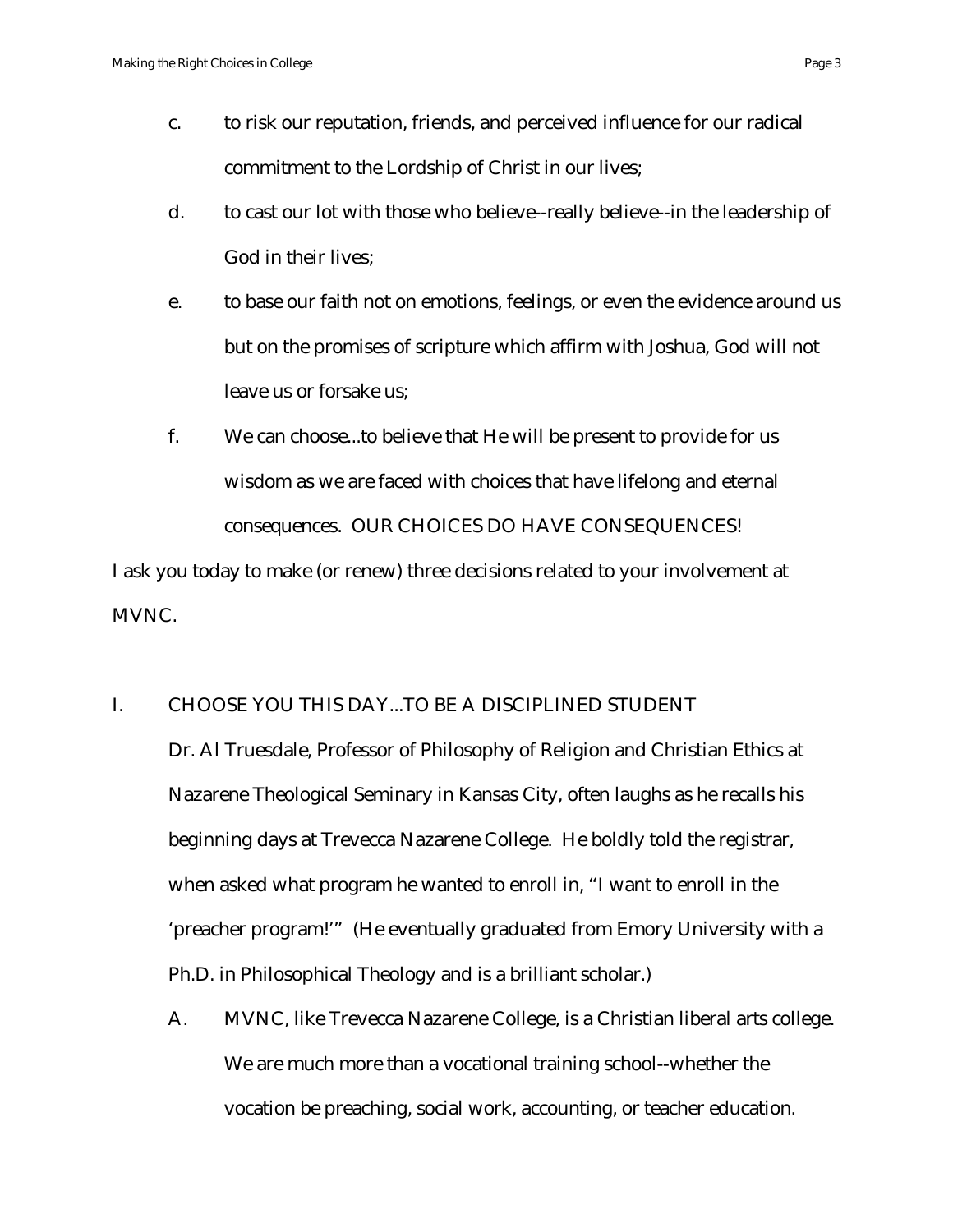- 2. *Liberalis* refers to the arts, skills, understandings, and abilities of a "free" person, someone who is not controlled by others, as was a slave, or someone who does not or cannot think for himself or herself.
- 3. A Christian liberal arts college teaches the arts, skills, understandings, and abilities of a free person in Christian perspective.
- 4. It is our goal to integrate the heart of Christian faith with the best in liberal arts education.
- B. The curriculum of a Christian college reflects our belief in a strong liberal arts foundation.
	- 1. There is a core...a general education core needing approximately two years to complete.
	- 2. These required courses include courses on the Bible, in philosophy, science, mathematics, foreign languages, English, history, communication, literature, and the arts.
	- 3. We believe there is a benefit to all students who come here to receive a broad-based education.
	- 4. This is why we listen to classical music, view art from different perspectives, and study world civilization.
- C. What are the skills of a "free" person
	- 1. The skills to think clearly and analytically,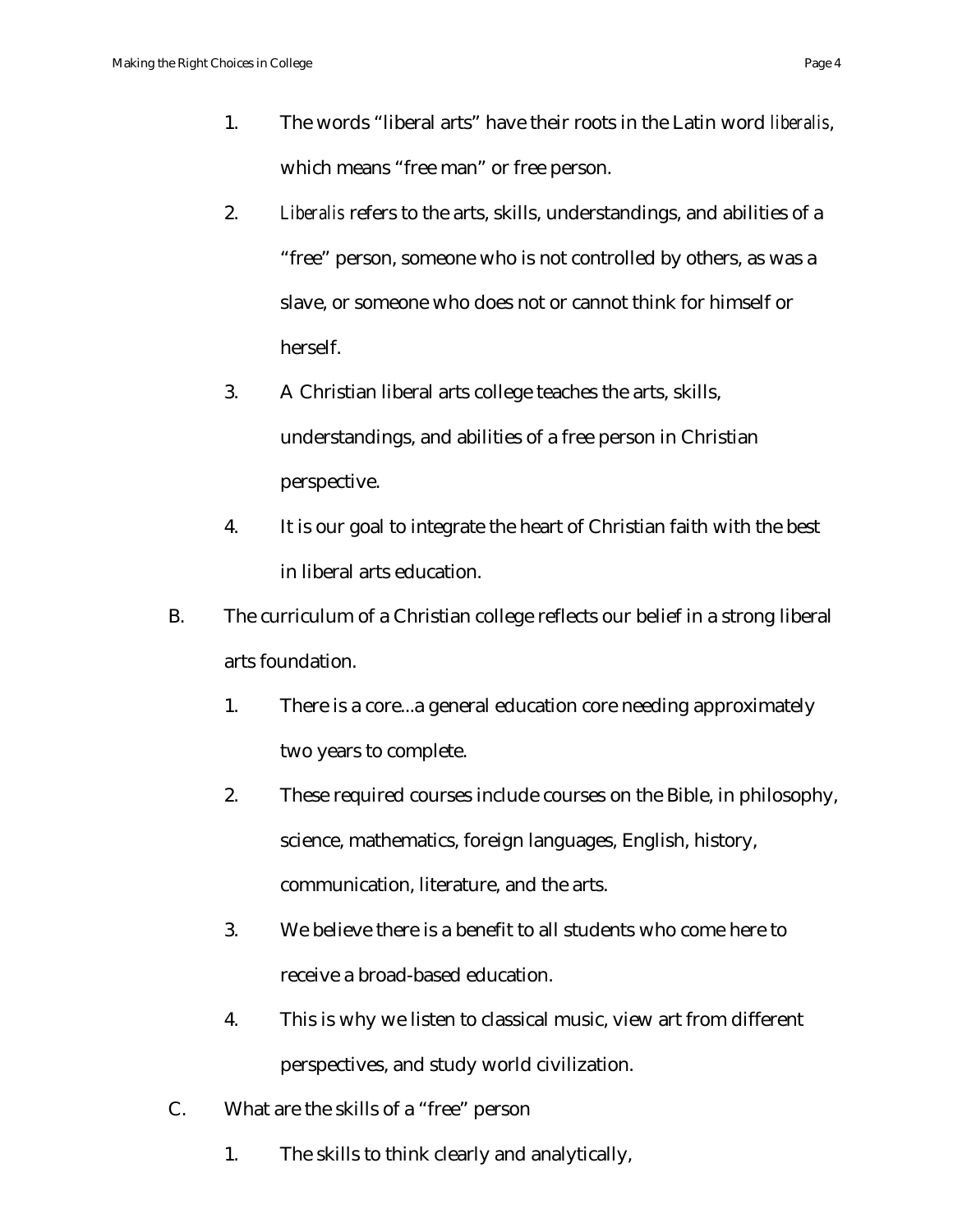- 3. The skills to solve problems creatively,
- 4. The skills to communicate well--in writing and in speaking,
- 5. The skills to read widely.
- D. These skills then prepare you for a career.
	- 1. Society is in constant change.
	- 2. However, if you acquire a strong liberal arts education from a Christian perspective, if you acquire the skills of a "free" person with strong biblical and theological foundations, you will be prepared to make a significant difference for Christ in the 21st century.
	- 3. And you will be able to move from one career to another, because the basics have been covered.
	- 4. From this perspective, a liberal arts college is very career oriented.
- E. We seek to develop the mind...the way one thinks to cultivate the heart...the way one responds to God, and to shape servant leaders who will make a difference for Christ in their world.
- F. Take your academic studies seriously. Discipline your schedule to give priority time to your studies. Don't wait until mid-terms before you realize that MVNC is not an extended summer camp.

CHOOSE TO BE A DISCIPLINED STUDENT

(My second challenge...)

II. CHOOSE THIS DAY...TO BE A DISTINCTIVE CHRISTIAN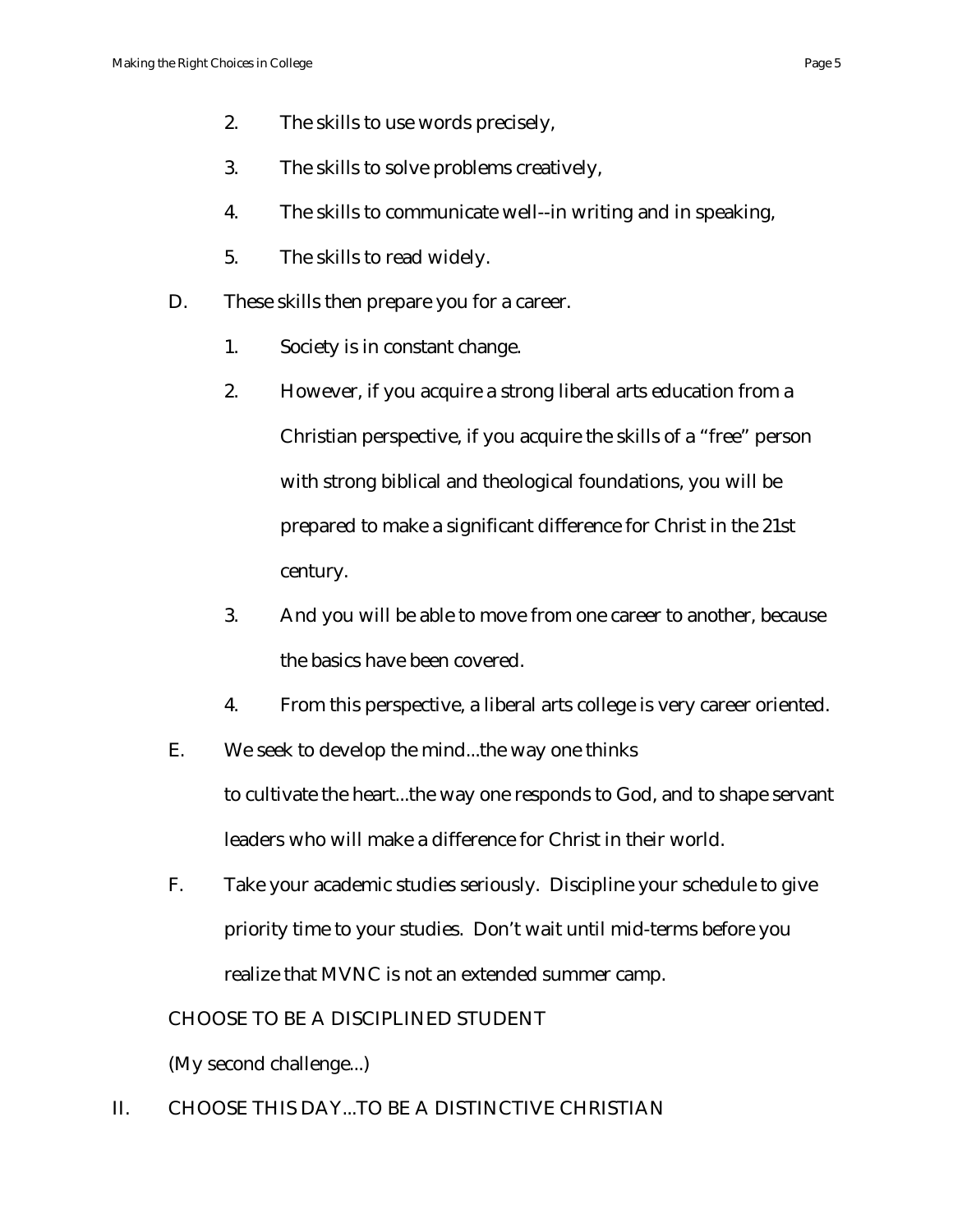- A. Personal testimony...TNC...revival services...in room late at night -- "If I'm going to be a Christian, I want to be the best Christian I can."
	- 1. God took my humble prayer, accepted it, and came into my life in a sanctifying, cleansing way.
	- 2. He empowered me to choose His way when faced with issues or choices before me. It's been an incredible journey of faith and spiritual formation.
	- 3. We desire for you to become intentional about your spiritual formation...your spiritual journey.
- B. A distinctive Christian has three fundamental commitments:
	- 1. A personal commitment to Christ--the development of a personal relationship with Christ.
	- 2. A personal commitment to the body of Christ--as evidenced through responsible involvement in the faith community.
	- 3. A personal commitment to the work of Christ--working in our community and around the world for Christ.
- C. Ephesians 4:32 was chosen this year by Chaplain Sivewright to be the college's verse of the year.
	- 1. This verse summarizes what it means to live the Christian life -- *Be kind and compassionate to one another, forgiving each other, just as in Christ, God forgave you.*
	- 2. We are to relate to others in the same manner God, for Christ's sake, relates to us.
		- a. on campus/off campus,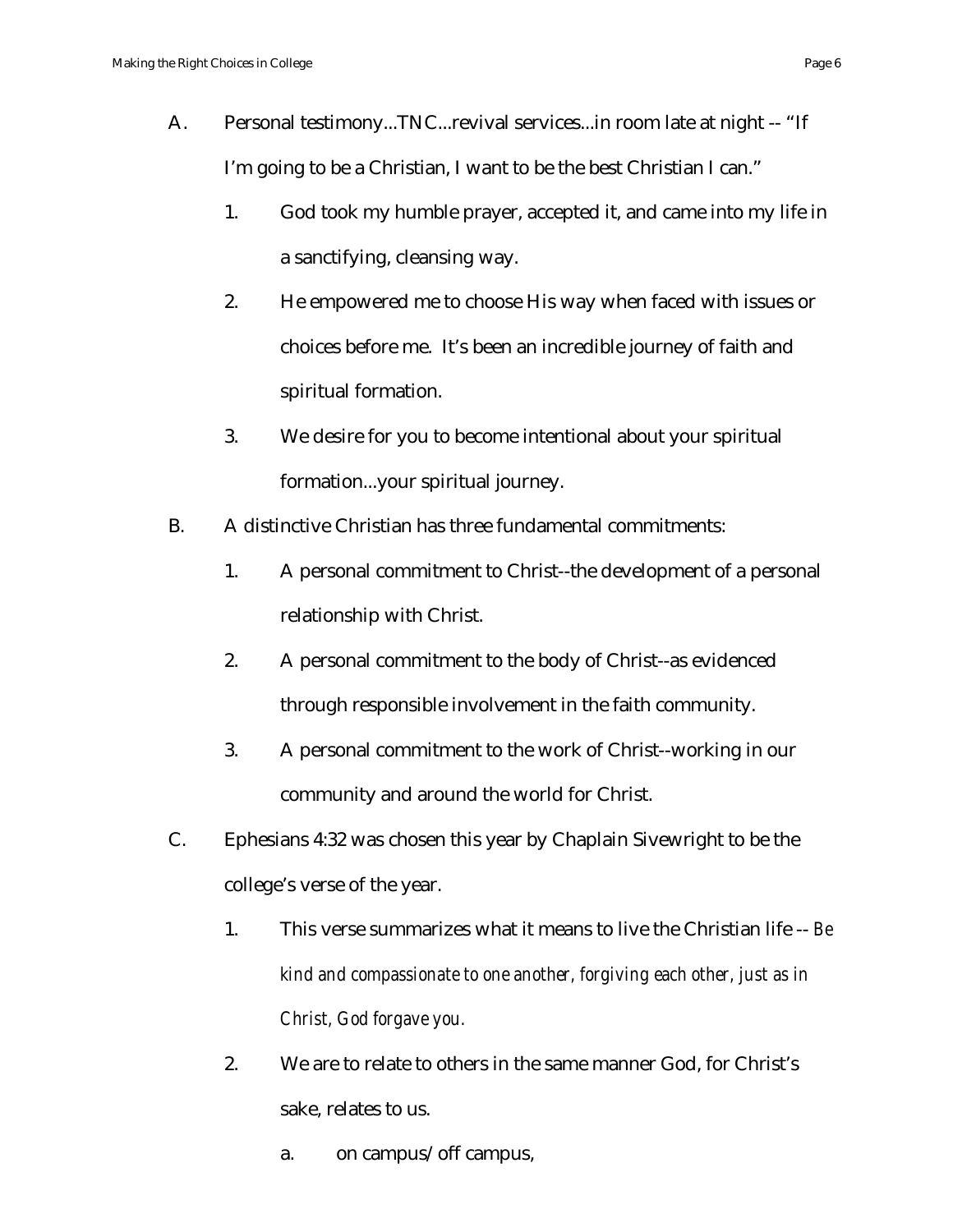- b. in the classroom or in the resident facilities,
- c. whether I am a student or a faculty member,
- d. during the day or at night,
- e. on weekdays or on weekends.
- 3. This summer I had a father of a student tell me, "My son is finding heroes in the faculty and the administration." The dad continued to speak glowingly about the impact Professor Lincoln Stevens is having on his son. (No one accuses Prof. Stevens of teaching easy courses. But firmness is balanced with kindness and compassion.)
- 4. This summer I spoke at a luncheon for graduates of MVNC's Adult Ministerial Studies Program. This program is designed to assist pastors in completing their ministerial course of study. Teachers in our Religion and Philosophy Division teach the courses in the program on Tuesday evenings. Usually, it takes a student four or five years to complete this program of studies.

There were three graduates this year. Each graduate was given an opportunity to share his testimony. One pastor spoke of his gratitude to the teachers in the program. Of the program he said, "This is the only thing I have completed. I had to take the GED in order to begin the program." He continued, "When I started the program, I had a third grade reading level. The teachers were patient with me. They returned my papers with guidance on how to improve my papers." He concluded, "Through Dr. Cubie's classes, I have come to love theology. I want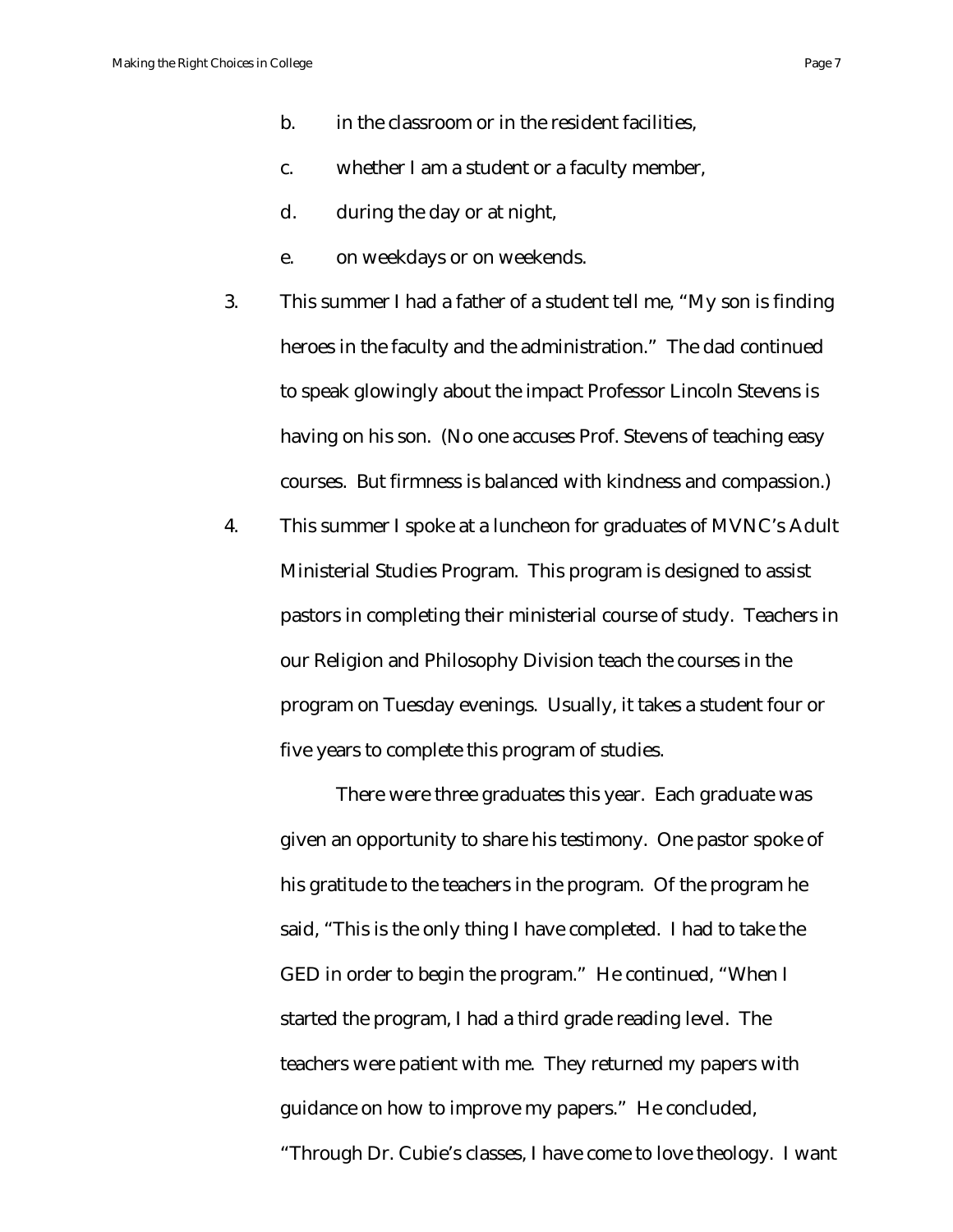to be just like Dr. Cubie." What a compliment! What a Christian example of kindness and compassion in the context of rigorous expectations.

- 5. Recently I asked the faculty and staff, "Isn't life too short for us not to live together kindly, compassionately, and forgivingly?"
- 6. And to students this plea: Daily find at least one person (perhaps "the least of these"-- to use the biblical reference) to whom you, in the spirit of Jesus Christ, can reach out to in kindness, compassion, or forgiveness.

CHOOSE...TO BE A DISTINCTIVE CHRISTIAN MY LAST CHALLENGE...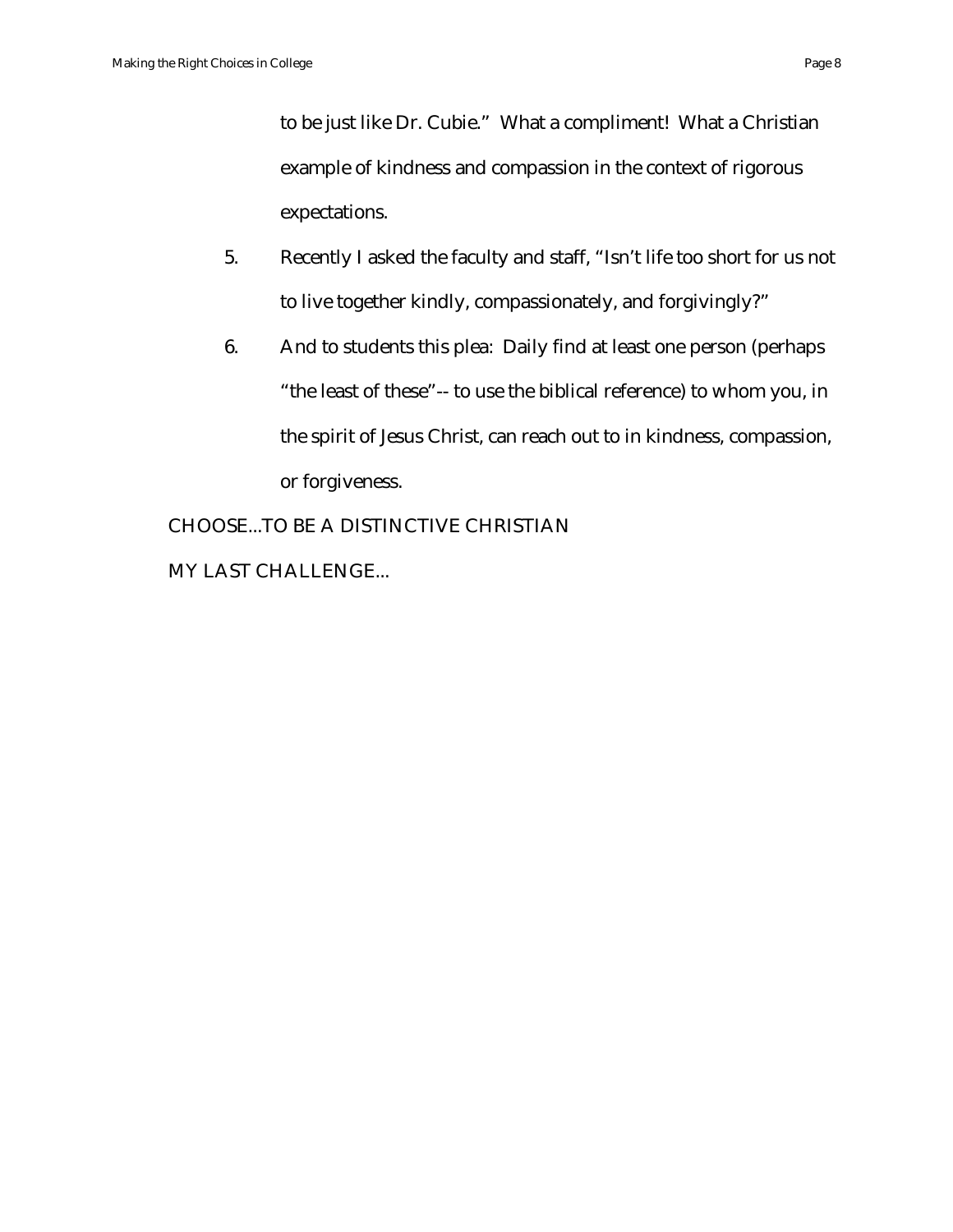#### III. CHOOSE...TODAY...TO BECOME A DECISIVE LEADER

- A. What you will be, you are now becoming.
	- 1. To a returning student, I said several days ago, "You are a leader. You must determine what kind of leader you will be."

For good or bad, right or wrong, positive or negative, critical or affirming, supportive or undermining, Christian or non-Christian.

- 2. I work on the principle that all of us are gifted leaders in the particular responsibility or assignment or situation in which God has placed us.
- B. A decisive leader...is a servant leader (sounds contradictory at first, until you understand the biblical definition of leadership).
	- 1. "A servant is someone who delights in helping other people succeed."
	- 2. Christian leadership is, I believe, humble service to others in the community of faith whose head is Christ for the purpose of enabling them, through modeling and teaching, to fulfill their ministry to each other and their mission in the world.
	- 3. My passion is that MVNC shape servant leaders who will make a difference for Christ in the 21st century.
- C. A decisive leader...is a principle-centered leader...
	- 1. who begins with scripture as the norm,
	- 2. who is not dependent on the approval of others around them, and
	- 3. who functions out of a core or center of firmly-held principles.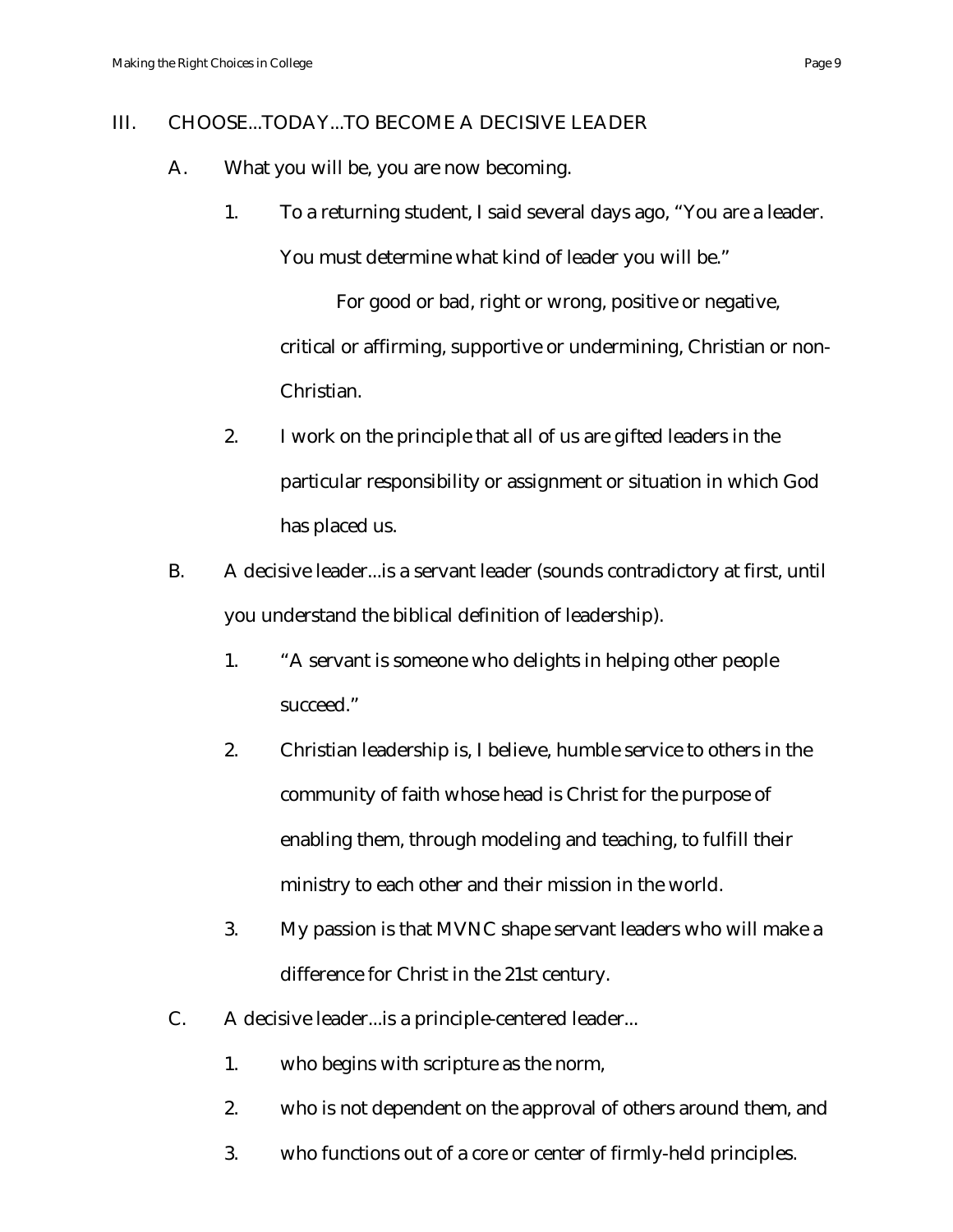- a. An organizing principle for me is "speaking the truth in love." (Ephesians 4:15)
- b. We speak the truth in love because (according to Eph. 4:25- 32)
	- 1) We are members of one body,
	- 2) Satan gets a foothold in our lives when we do not speak truthfully to each other,
	- 3) The power of words to heal and to affirm,
	- 4) Because we have been forgiven in Christ.
- c. Steve Covey talks about the principles of being proactive, beginning with the end in mind, seeking first to understand, then to be understood, and thinking win/win.
- D. A decisive leader...is a Spirit-led leader.
	- 1. The Spirit of God within us gives wisdom to us regarding the issues, large and small, before us.
	- 2. The Spirit of God within us empowers us to reflect the mind of Christ in the relationships we experience, the character qualities which affirm to others the Christ within us.
	- 3. Character qualities such as humility, gentleness, patience, respect, trust, gratitude, encouragement, optimism, vision, and faith.

CHOOSE...TO BE A DECISIVE LEADER.

# **Conclusion**

1. Let's return to Joshua...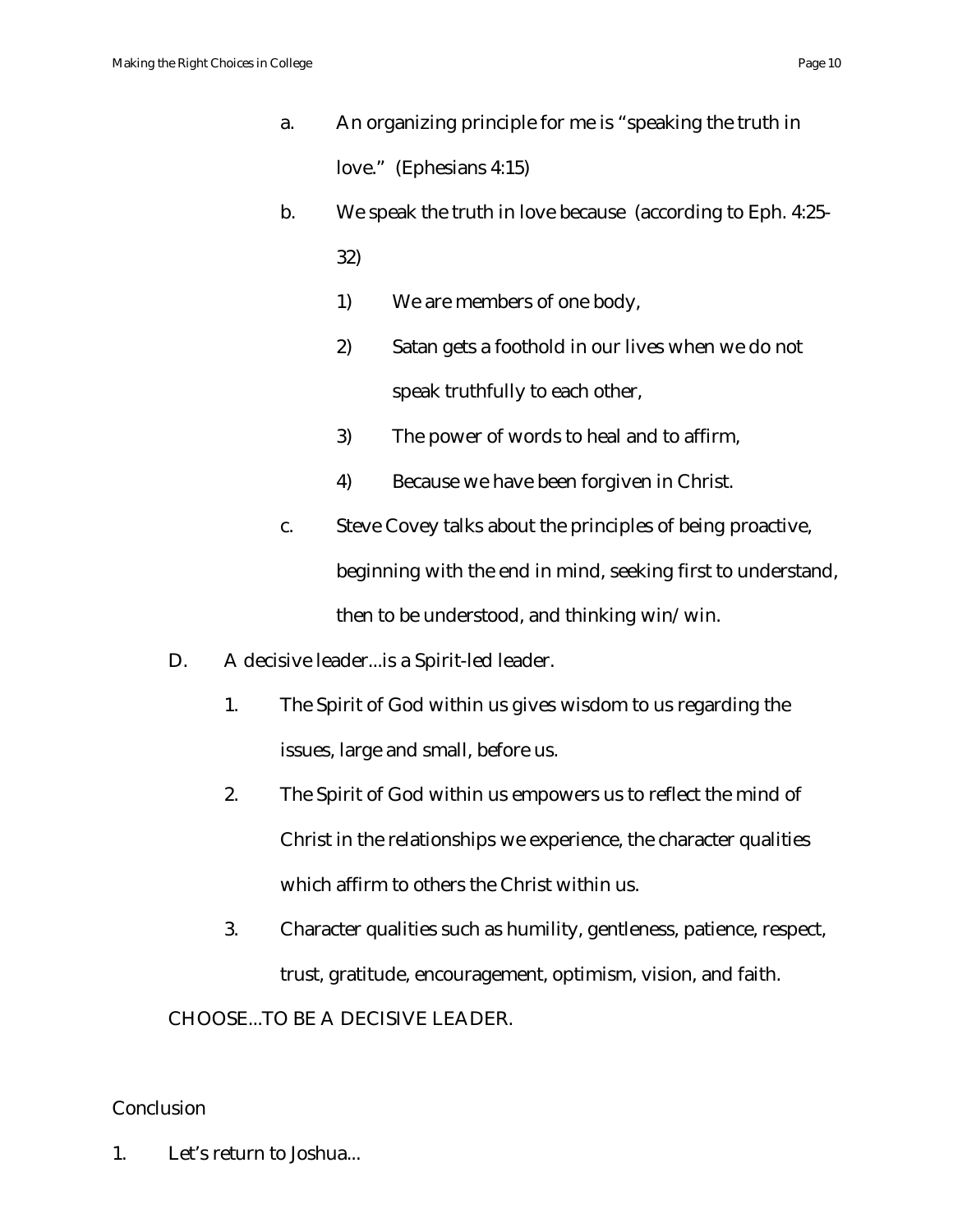- 2. The people responded to his challenge to CHOOSE THE LORD and not those who were their enemies.
- 3. "We will serve the Lord," was their response. And they made a covenant with God!
- 4. What about those choices even now you are facing on this campus? (I alluded to some of these choices earlier in my sermon)
	- a. choices regarding friends who will strengthen you and your faith,
	- b. choices regarding a positive attitude toward resident life,
	- c. choices regarding the seriousness with which you take your academic studies,
	- d. choices regarding accepting the traditions/values/lifestyle guidelines of MVNC,
	- e. choices regarding participating in chapel services as expressions of worship,
	- f. choices regarding becoming a follower of Jesus.
- 5. Joshua told the Israelites, after challenging them to choose to follow the Lord, AS FOR ME AND MY HOUSE, WE WILL SERVE THE LORD.
	- a. I have a prayer. I pray that many of you will write me a note in the next few days, not in the form of a covenant, but as a simple affirmation, AS FOR ME AND MY ROOMMATE, OR AS FOR ME AND MY APARTMENT MATES, WE WILL SERVE THE LORD. WE CHOOSE...THIS WEEK...

TO BE DISCIPLINED STUDENTS,

# TO BE DISTINCTIVE CHRISTIANS